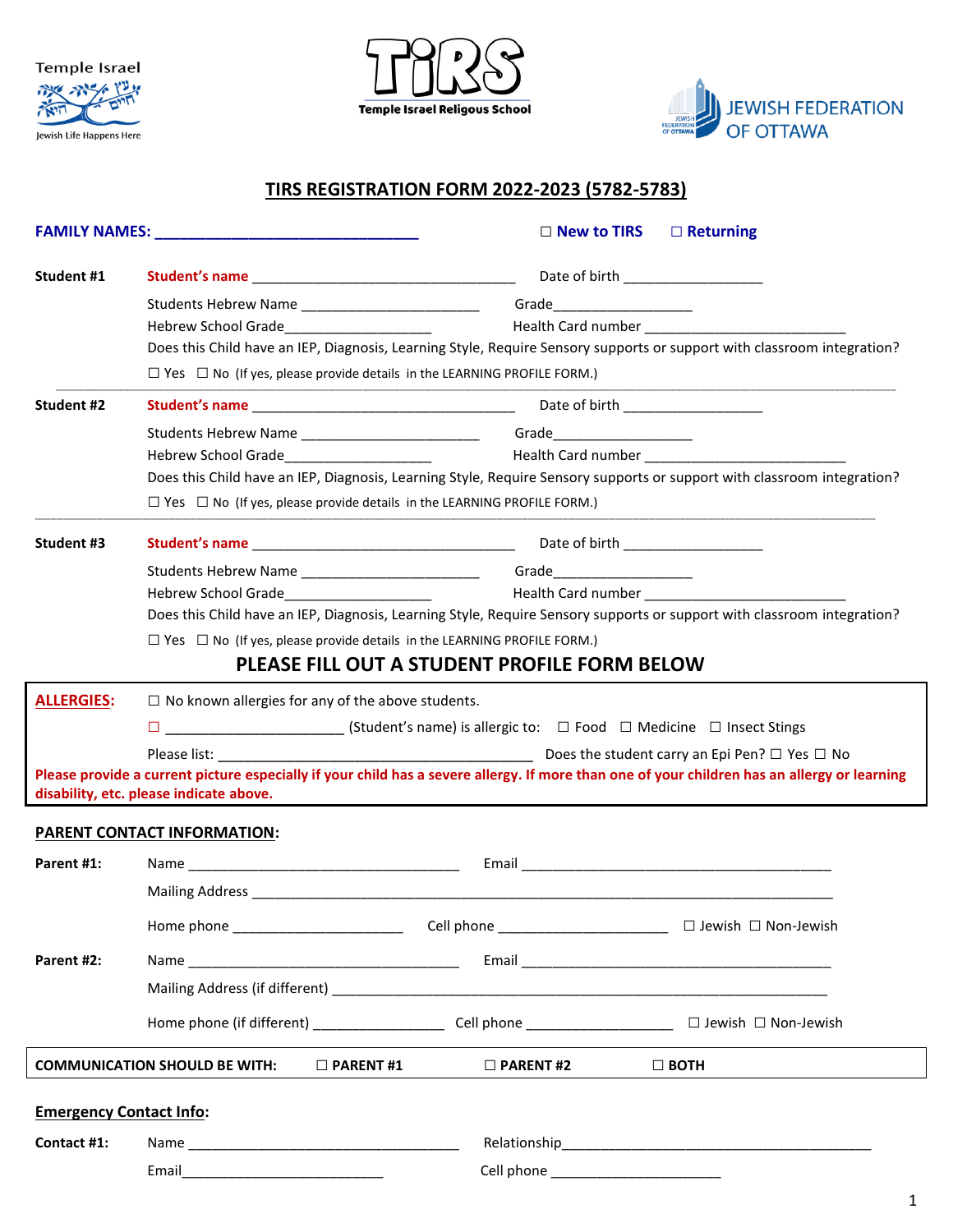





#### **ADULTS OTHER THAN PARENTS/GUARDIANS AUTHORIZED TO PICK UP YOUR CHILD/CHILDREN FROM TIRS:**

1. Name: \_\_\_\_\_\_\_\_\_\_\_\_\_\_\_\_\_\_\_\_\_\_\_\_\_\_\_\_\_\_ 2. Name \_\_\_\_\_\_\_\_\_\_\_\_\_\_\_\_\_\_\_\_\_\_\_\_\_\_\_\_\_

#### **PERMISSION REQUESTS:**

- 1. I agree that pictures or videos of my child/children may be used to promote or advertise TIRS in print, on the website or through social media. **(Their names will not be used.) □** Yes **□** No
- 2. I agree that a photo that includes my child may used internally for weekly communication. **□** Yes **□** No
- 3. I agree to share my email address for the Parent Directory. **□** Yes **□** No
- 4. I agree to be included in a carpool list that matches families by neighbourhood.  $\Box$  Yes  $\Box$  No Please circle all that apply: 1) We would like to arrange a carpool to/from TIRS
	- 2) We have room in our car to transport another child or children to/from TIRS

### **PARENT/GRANDPARENT VOLUNTEER OPPORTUNITIES:**

| Being a Class Parent / Ambassador    | Special arts such as calligraphy |
|--------------------------------------|----------------------------------|
| Storytelling                         | Cooking or baking                |
| Fundraising                          | Playing a musical instrument     |
| Joining the School / Youth Committee | Other:                           |
|                                      |                                  |

### Please let us know when the best time to contact you to talk about volunteering: \_\_\_\_\_\_\_\_\_\_\_\_\_\_\_\_\_\_\_\_\_\_\_\_\_\_\_\_\_\_

If you are interested in volunteering with TIRS, please be aware that Vulnerable Sector Police Record Checks will be required. Follow link to obtain PRC. <https://olbc.ottawapolice.ca/>

## **TIRS High Mondays from 6:30 – 8:30 pm. Courses offered 2022/2023 for Grade 7 to 10**

Please indicate which course you/your child/children will be taking. **Prior enrollment in TIRS is not required.**

□ **Grade 7** "B'nai Mitzvah Program" includes units on Jewish Identity, Life Cycle, Holocaust, Jewish History post 1<sup>st</sup> Temple period, Hebrew, and more in an engaging, creative and fun environment.

**□ Grade 8** Students experience units in World Jewish Cultural and Cooking, Exploring Jewish Ottawa, and Jewish History Post-Exodus to Modern-Day Israel through field trips, volunteer experiences, guest speakers, and a Shoah project.

**□ Grade 9 & 10**: "Where We Came From, Who We Are, and Where We're Going." Search family history, the role played as a Jewish person in a multicultural, internet-based, modern society and see yourself as a participant in the future. Includes the study of Maus, Vol. 1 as part of Holocaust studies. Other topics include social justice, community, and responsibility.

## **Grade 10 Confirmation Service** (reaffirmation of Jewish identity) Instructor: Rabbi Mikelberg. More detail will follow.

If your child plays a instrument with proficiency and would like to join Moreh Larry in leading services please fill out the information below. **Student: \_\_\_\_\_\_\_\_\_\_\_\_\_\_\_\_\_\_\_\_\_\_\_\_\_\_\_\_\_\_\_ Instrument:\_\_\_\_\_\_\_\_\_\_\_\_\_\_\_\_\_\_ Proficiency Level:\_\_\_\_\_\_\_\_\_\_\_\_\_\_\_\_\_\_\_**

\_\_\_\_\_\_\_\_\_\_\_\_\_\_\_\_\_\_\_\_\_\_\_\_\_\_\_\_\_\_\_\_\_\_\_\_\_\_\_\_\_\_\_\_\_\_\_\_\_\_\_\_\_\_\_\_\_\_\_\_\_\_\_\_\_\_\_\_\_\_\_\_\_\_\_\_\_\_\_\_\_\_\_\_\_\_\_\_\_\_\_\_\_\_\_\_\_\_\_\_\_\_\_\_\_\_\_\_\_\_\_\_\_\_\_\_\_\_\_\_\_\_\_\_\_\_\_\_\_\_\_\_\_\_\_\_\_\_\_\_\_\_\_\_\_\_\_\_\_\_\_\_\_\_\_\_\_\_\_\_\_\_\_\_\_\_\_\_\_\_\_\_\_\_\_

**Signature of parent or guardian:** \_\_\_\_\_\_\_\_\_\_\_\_\_\_\_\_\_\_\_\_\_\_\_\_\_\_\_\_\_\_\_\_\_**Date:** \_\_\_\_\_\_\_\_\_\_\_\_\_\_\_\_\_\_\_

*Please fill this registration form out completely and return with your school fees by August 31, 2022 . TIRS requires a registration form and payment arrangements to admit a student to class. If you are enrolling for the first time, please provide a recent photo of your child either with this form or via email attachment to [tirs@templeisraelottawa.ca.](mailto:tirs@templeisraelottawa.ca) Photos will be kept confidential and will be used for internal staff purposes only.*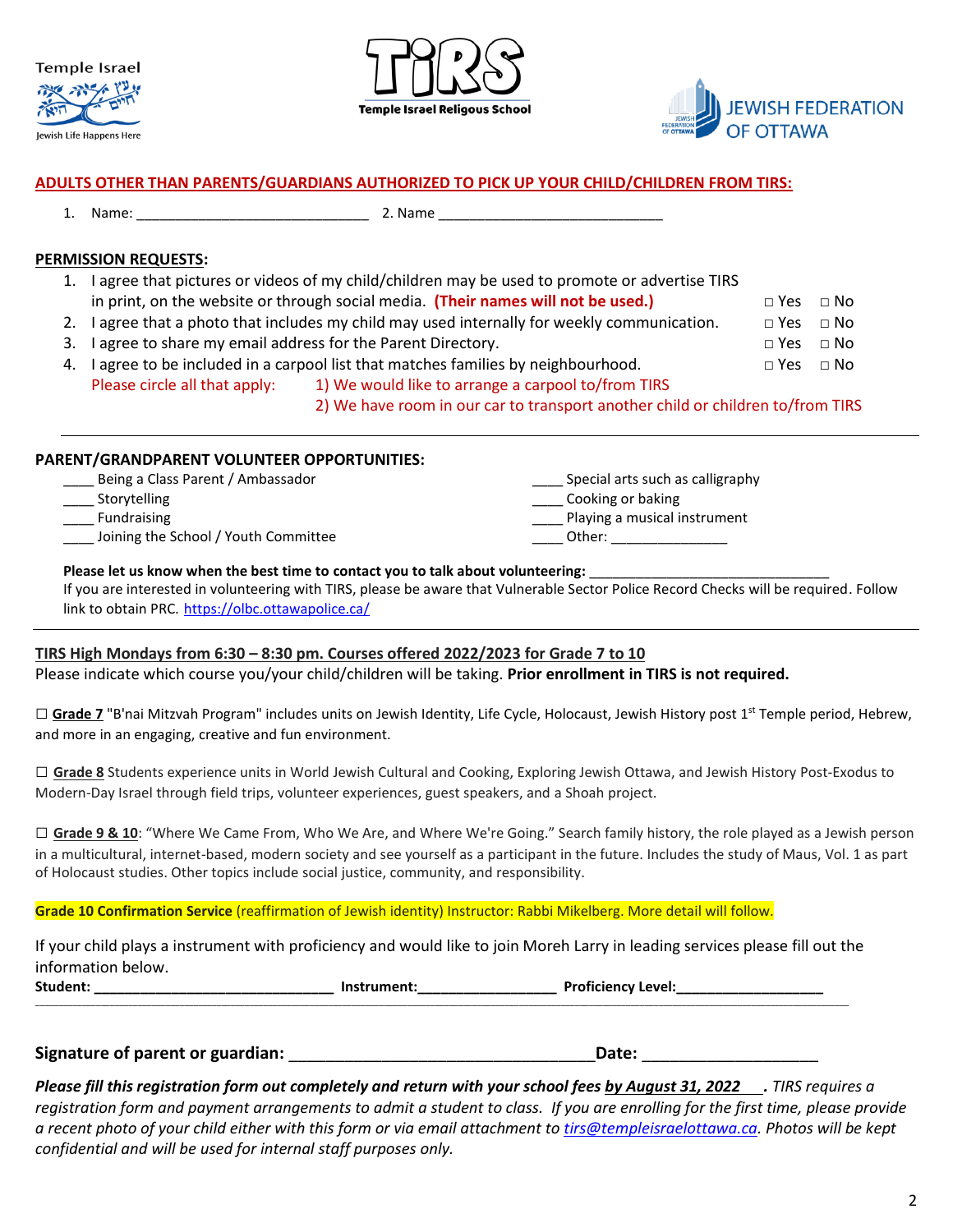





#### **TUITION AND FEES**

PLEASE COMPLETE THE REGISTRATION FORM AND MAKE PAYMENT ARRANGEMENTS BY AUGUST 31, 2022.

- Payments may be made in monthly installments (to a maximum of 10). Please make the first installment by September 1, 2022 and the last by May 31, 2023.
- Tax receipts are issued for the amount paid in a calendar year.

#### **TIRS WELCOMES ALL JEWISH CHILDREN AND THEIR FAMILIES TO OUR SCHOOL. THERE IS A NON-MEMBER FEE AS FOLLOWS:**

- \$500 per family in addition to tuition if the family is not affiliated with an Ottawa synagogue;
- \$250 per family that is a full member of another Ottawa synagogue.

| <b>GRADE</b>                                      | SCHOOL DAY(S)       | <b>TUITION</b> | # OF CHILDREN      | <b>AMOUNT</b> |
|---------------------------------------------------|---------------------|----------------|--------------------|---------------|
|                                                   |                     |                |                    |               |
| JK, SK and Grade 1                                | Sunday In Person    | \$1020/child   |                    |               |
| *Grades 2 to 6                                    | Sunday In Person &  | \$1530/child   |                    |               |
| PLEASE CIRCLE THE HEBREW OPTION OF YOUR           | Monday In-Person OR |                |                    |               |
| <b>CHOICE</b>                                     | Wednesday Virtual   |                |                    |               |
| IN-PERSON MONDAY OR VIRTUAL WEDNESDAY             |                     |                |                    |               |
| Grades 7                                          | Monday In Person    | \$1275/child   |                    |               |
| Grade 8-10                                        | Monday In Person    | \$1020/child   |                    |               |
| Administrative Fee #1                             |                     | \$500/family   |                    |               |
| Not affiliated with an Ottawa synagogue           |                     |                |                    |               |
| Administrative Fee #2                             |                     | \$250/family   |                    |               |
| Full member in good standing of another Ottawa    |                     |                |                    |               |
| synagogue. Please have other synagogue confirm in |                     |                |                    |               |
| writing and submit along with your payment to the |                     |                |                    |               |
| Temple Israel office.                             |                     |                |                    |               |
|                                                   |                     |                | <b>GRAND TOTAL</b> |               |

#### **GENERAL INFORMATION:**

• **\*Grades 2-6 attend classes on Sundays and Wednesdays. If you have an exceptional request for your child not to attend on Wednesdays, please apply in writing by email to the principal for approval [tirs@templeisraelottawa.ca.](mailto:tirs@templeisraelottawa.ca) This consideration will be reviewed annually before the commencement of the school year.**

#### **PAYMENT INFORMATION:**

- Cheque (made out to Temple Israel),
- Payment can be made by cash, ETransfer (to **bookkeeper@templeisraelottawa.com)**,
- VISA or Master Card. (NOTE: There is a 3% surcharge for using a credit card.)
- **Financial assistance is available in strict confidence to Heather Cohen, Executive Director, at 613-224-1802 or [execdir@templeisraelottawa.com.](mailto:execdir@templeisraelottawa.com)**

| $\Box$ VISA | $\Box$ MC                 | Card number:                                                               |            |                 |
|-------------|---------------------------|----------------------------------------------------------------------------|------------|-----------------|
|             | Expiry date: North Marson | CVV:                                                                       | 1 payment: | or 10 payments: |
|             | Cardholder's name:        |                                                                            | Signature  |                 |
|             |                           | Other directions for the office regarding payments (i.e. monthly payments) |            |                 |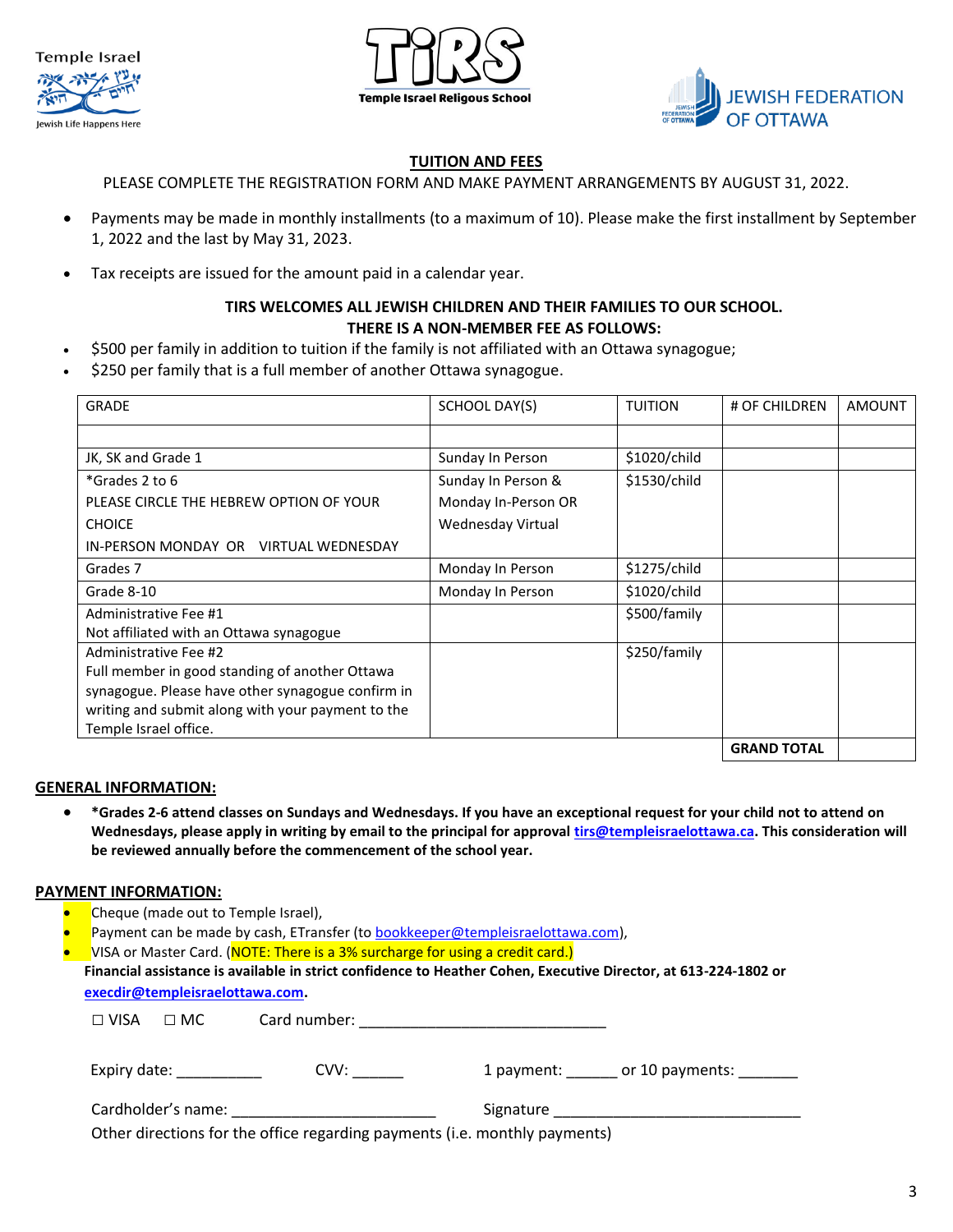





# **Student(s) Profile**

#### **Student's name Example 2018**

We want to get to know your child better! Tell us some of their likes or dislikes.

| Crafts/Colouring | $\Box$ Yes $\Box$ No | Building (eg: Lego) | $\Box$ Yes | $\Box$ No |
|------------------|----------------------|---------------------|------------|-----------|
| Music/Singing    | $\Box$ Yes $\Box$ No | Storytelling        | $\Box$ Yes | $\Box$ No |
| Outdoor Play     | $\Box$ Yes $\Box$ No | Other:              |            |           |

How does your child fair with new settings?

Quick to adapt to new settings **□** Shy at first but warms quickly after **□** 

|  | Needs a couple sessions to adjust $\Box$ Has a difficult time and may need a parent in class for a period pf time $\Box$ |
|--|--------------------------------------------------------------------------------------------------------------------------|
|--|--------------------------------------------------------------------------------------------------------------------------|

| Please check which bests describes your child's Jewish Knowledge Base (NEW STUDENTS TO TEMPLE ONLY): |             |
|------------------------------------------------------------------------------------------------------|-------------|
| Is this your child's first time experience Jewish Education outside your home? $\Box$ Yes            | $\sqcap$ No |
| If NO, please indicate where they attended prior to joining TIRS:                                    |             |

| Knows the Aleph Bet Song $\Box$ | Knows major Jewish Holidays $\Box$ |  | Can identify the Hebrew letter (up to 10 letters) $\Box$ |  |
|---------------------------------|------------------------------------|--|----------------------------------------------------------|--|
|---------------------------------|------------------------------------|--|----------------------------------------------------------|--|

Can decode Hebrew for reading **□** Knowledge of Major Torah Stories (eg: Creation, Noah's Ark) **□**

Familiar with Jewish Object (e.g.: Mezuzah, Shofar, Torah) **□**

# **Tell us a bit about your child, if they are new tell us what makes them special and unique. If your back! (Welcome back!) share with us any changes or highlights**